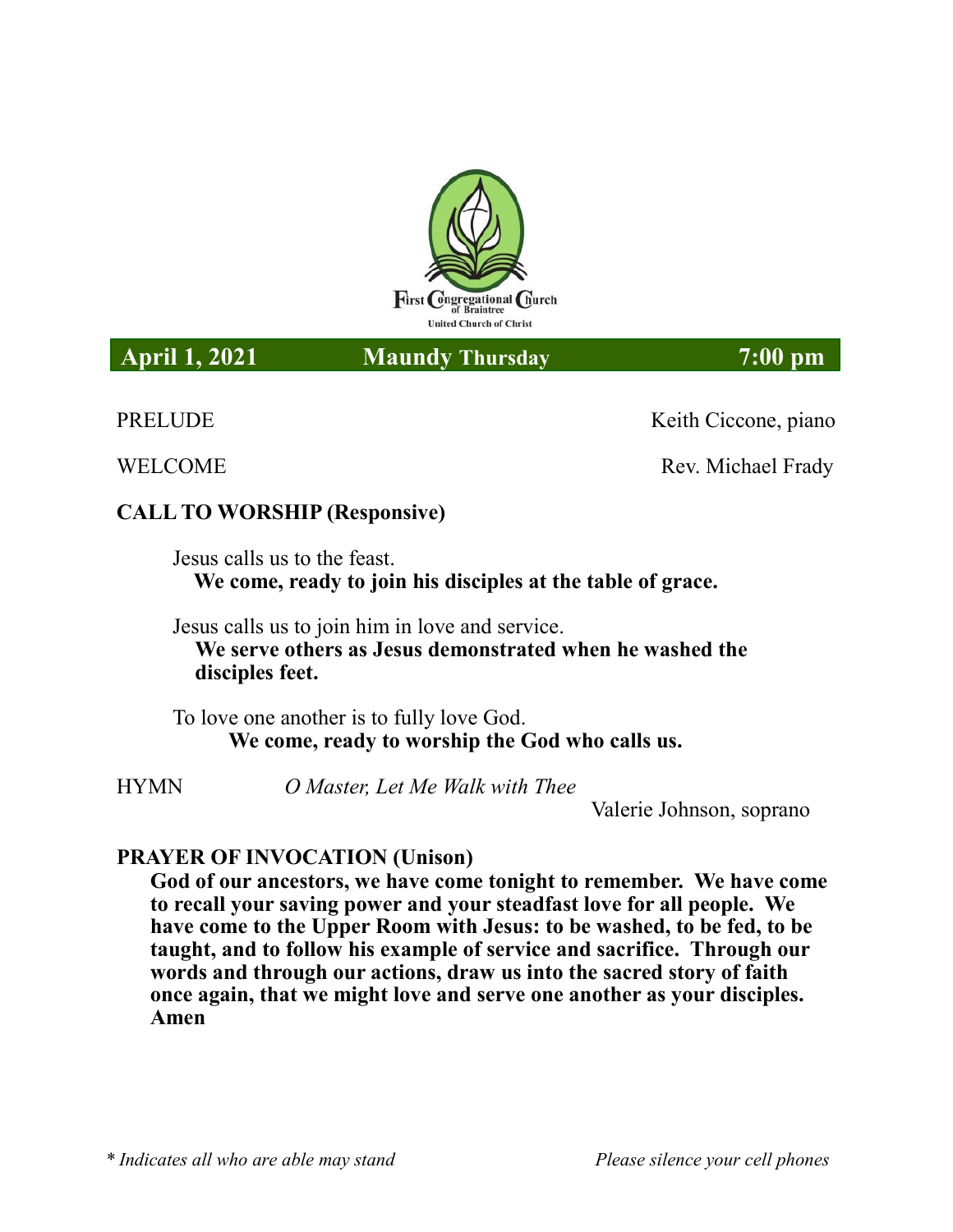| <b>HYMN</b>              | Where Charity and Love Prevail    |                    |
|--------------------------|-----------------------------------|--------------------|
| <b>SCRIPTURE READING</b> | John 13: 1-17, 31b-35             |                    |
| <b>SERMON</b>            | "A Choice of Two Basins"          | Rev. Michael Frady |
| <b>MUSIC RESPONSE</b>    |                                   |                    |
| <b>SRIPTURE READING</b>  | Matthew 26: 18-25                 |                    |
| <b>HYMN</b>              | <b>Beneath the Cross of Jesus</b> |                    |

THE LORD'S SUPPER

Invitation

**Prayer of Confession** 

**God of grace and glory, forgive us when our failed faith causes us to stumble or stop on this journey with Christ. Bless us with faith that hopes against all hope, so that we may trust in your promises and walk in your ways. Lift us up, that we may be guided by your Spirit as we continue on the path to new life. Amen.**

Assurance of Grace

Communion Hymn *According to Thy Gracious Word* 

SCRIPTURE READING 1 Corinthians 23-26

Sharing the Bread and Cup

#### **Prayer of Thanksgiving**

**We were hungry, and this bread of life was given; we were thirsty, and this wine of joy was ours. We give you thanks, Almighty God, for strength given when we are weak, and hope given when we despair. In the presence of the cross and in awe of Your love for us, we pray. Amen.**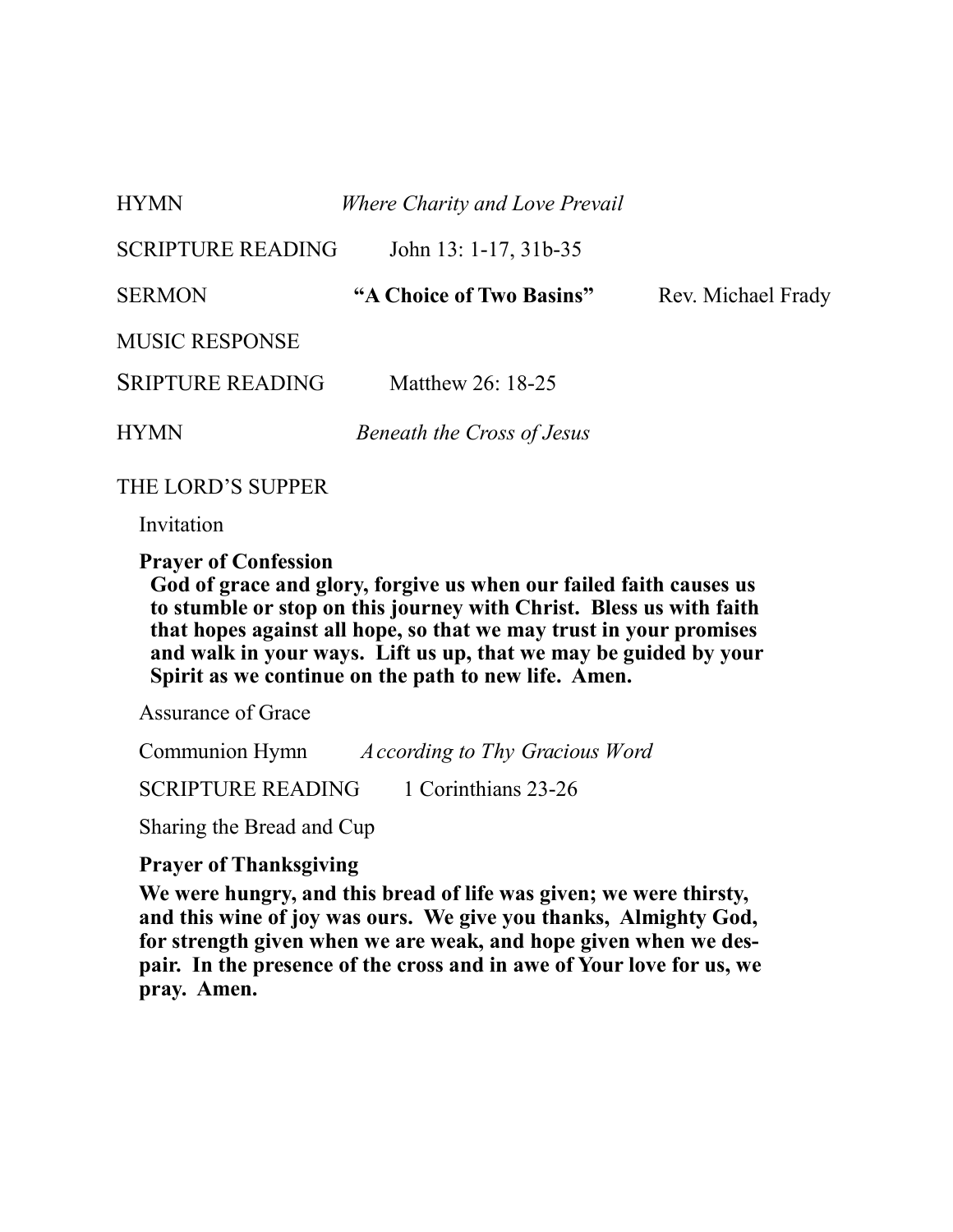HYMN *When I Survey the Wondrous Cross*

SCRIPTURE READING Mark 15: 16-20

HYMN *Where You There* 

(This service ends in silence as the ministers clear the altar)

POSTLUDE

 $\rightsquigarrow$